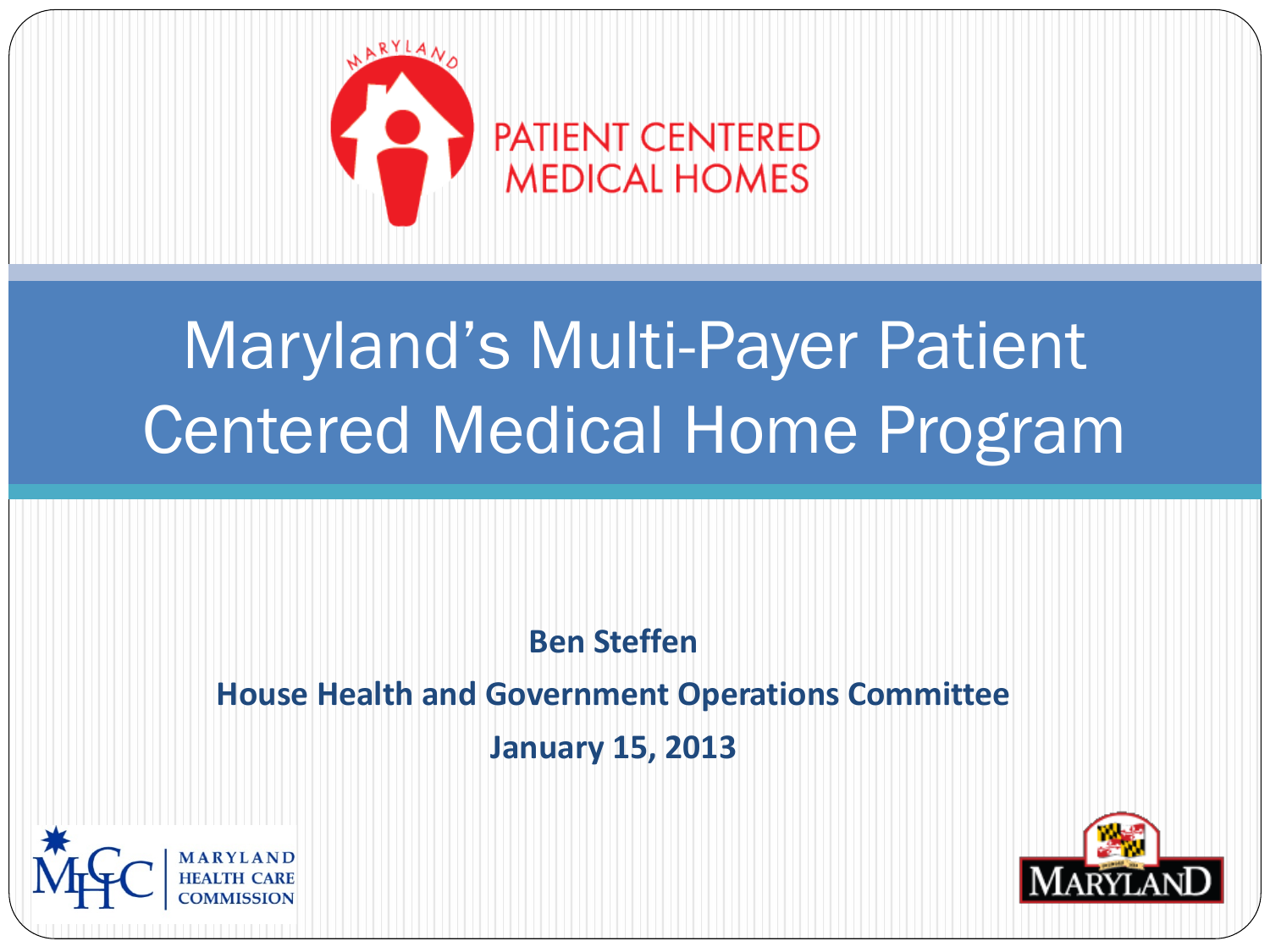#### **PCMH model is anchored in primary care**

#### **Builds on key principles of primary care:**

- $\checkmark$  Accessible (first contact care) point of entry for each new problem;
- $\checkmark$  Continuous ongoing care over time;
- $\checkmark$  Comprehensive provides or arranges for services across all of patient's health care needs;
- $\checkmark$  Coordinated integration of care across a person's conditions, providers, and settings and with the patient's family, caregivers, and community.

#### **Other primary care principles**

- $\checkmark$  Improvements through a systems-based approach to quality and safety
- $\checkmark$  Patient-centered needs and wishes of patient and family are consciously considered.
- **PCMH practices place special emphasis on developing the chronic care and preventive care processes that can improve the health of the practice's entire population.**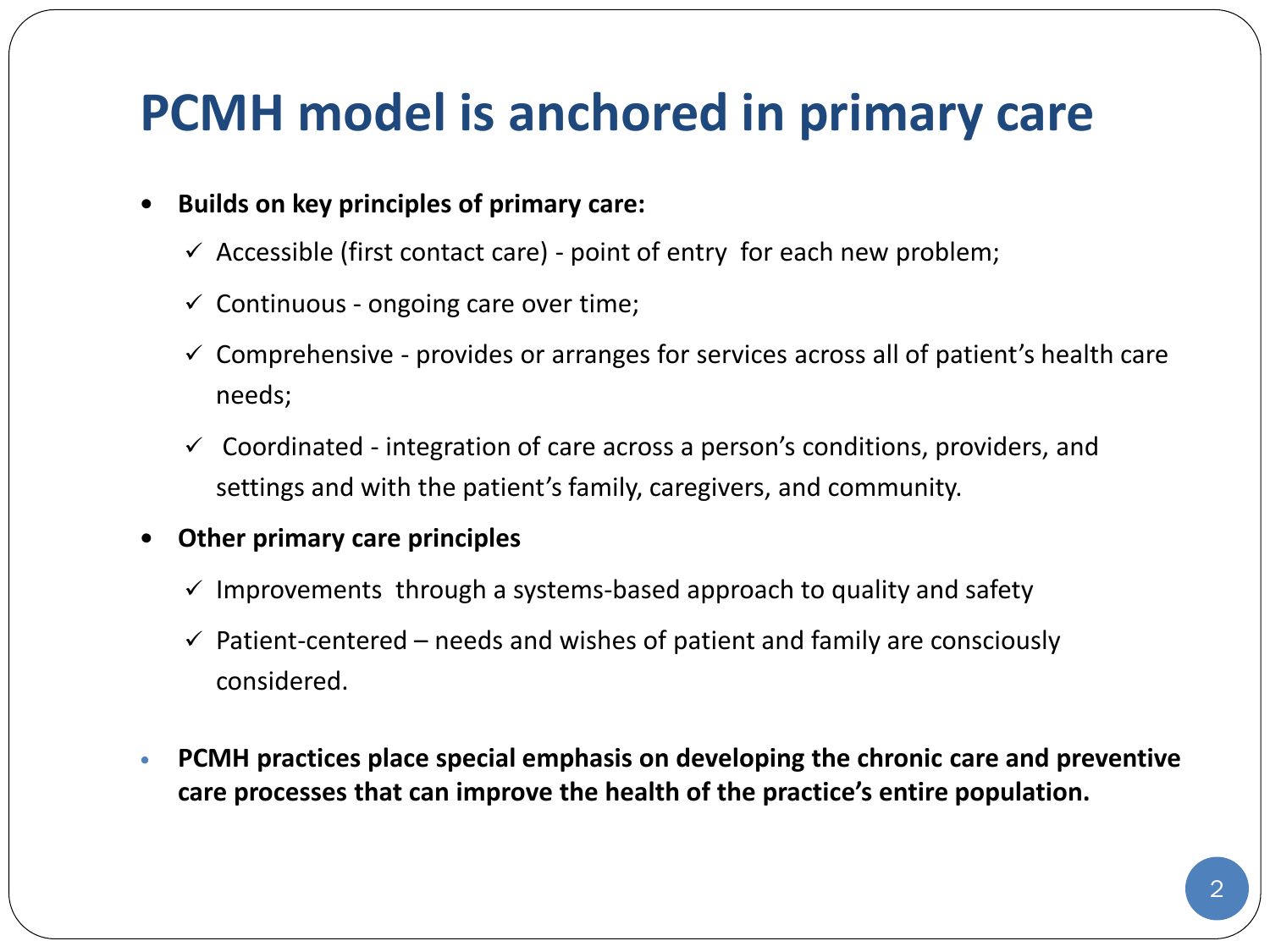#### **What we ask of practices**

- Designate a Practice Champion and an Internal Coach
- Participate in a learning collaborative convened by organized medicine and seasoned practice transformation experts
- Build the care team and deliver team-based care
- Achieve NCQA Recognition as a PCMH
- Measure and report on quality and performance
- Participate in a new reimbursement program
- Continue on the path of improvement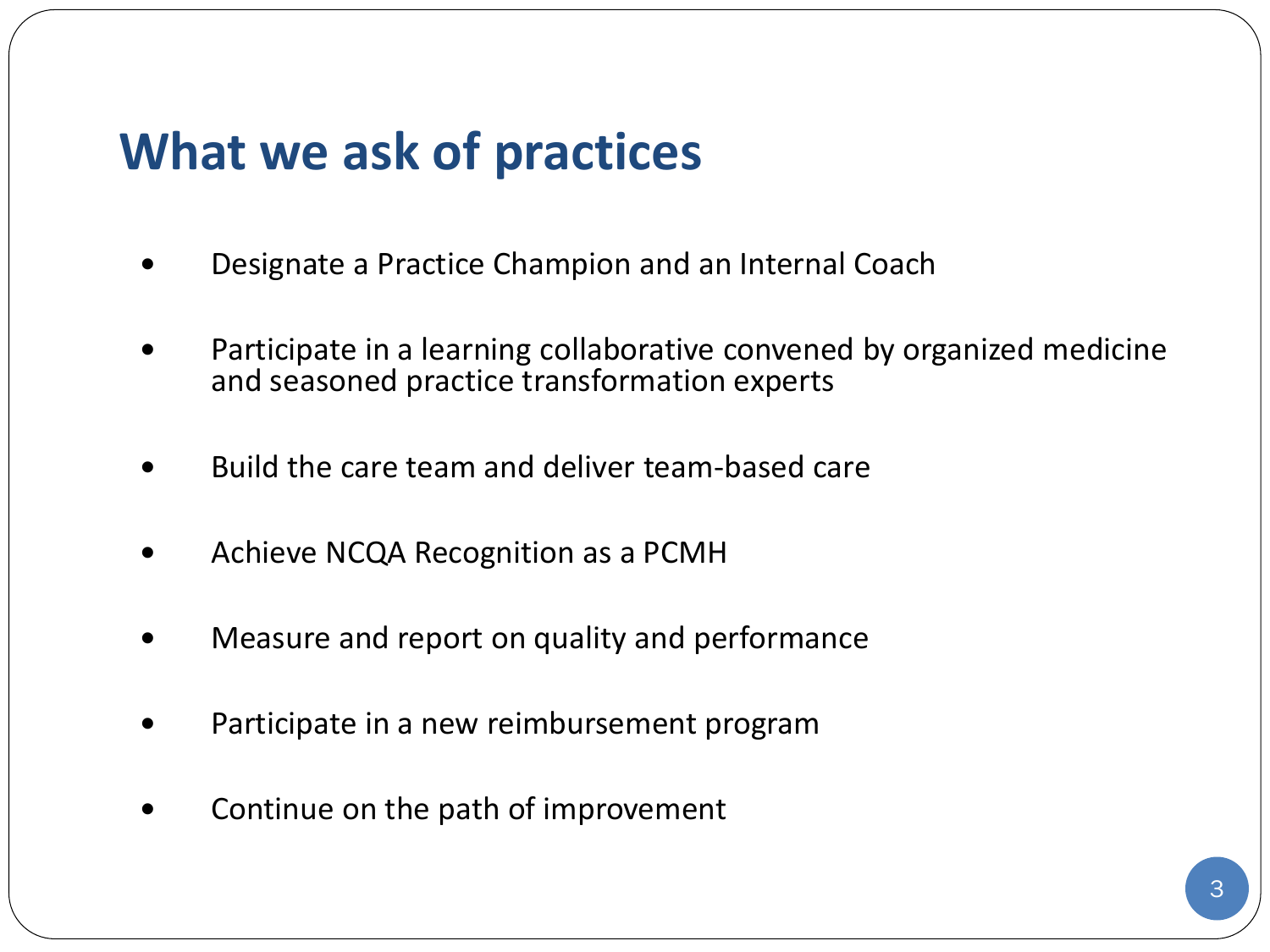### **Maryland Multi-Payer PCMH Program**

2010 Legislation …

- Authorized incentive-based reward structure (shared savings)
- Directed MHCC to …
	- ‒ establish a multi-payer program and provided exemption from Federal antitrust law;
	- ‒ develop a program to accredit single payer programs; and
	- ‒ report to General Assembly in December 2014 on the success of the program.

| <b>Practice Transformation</b><br><b>Maryland Learning</b><br>Collaborative | <b>Innovative Payment</b><br><b>Discern Consulting</b>                         | <b>Program Evaluation</b><br>IMPAQ, Inc.                                                                               |
|-----------------------------------------------------------------------------|--------------------------------------------------------------------------------|------------------------------------------------------------------------------------------------------------------------|
| • Obtain NCQA<br>Recognition<br>• Broaden the Scope of<br>Care              | • Upfront Investment<br>(Fixed Transformation<br>Payments)<br>• Shared savings | • Can the model achieve<br>savings?<br>• Does the model increase<br>satisfaction?<br>• Can PCMH reduce<br>disparities? |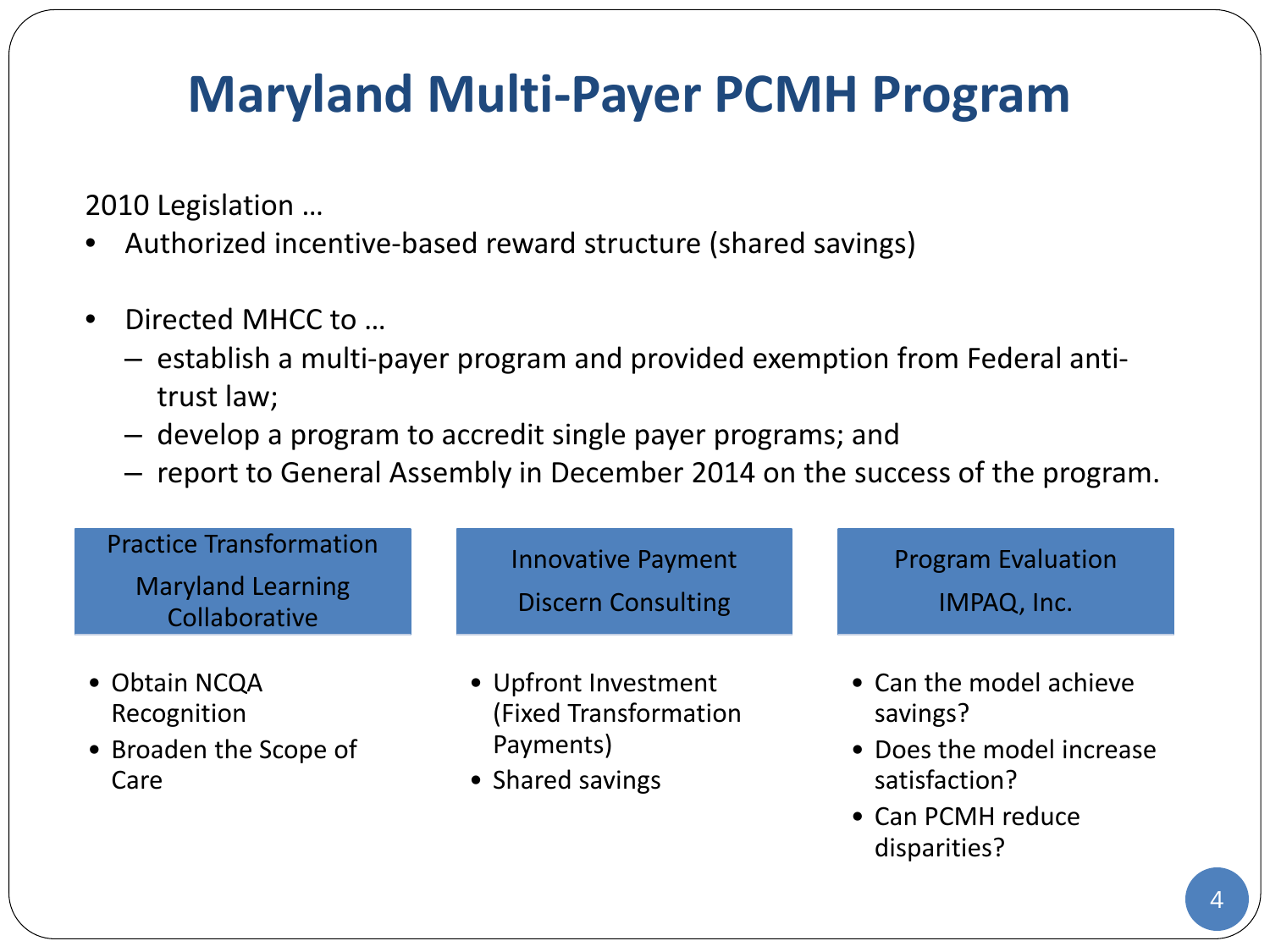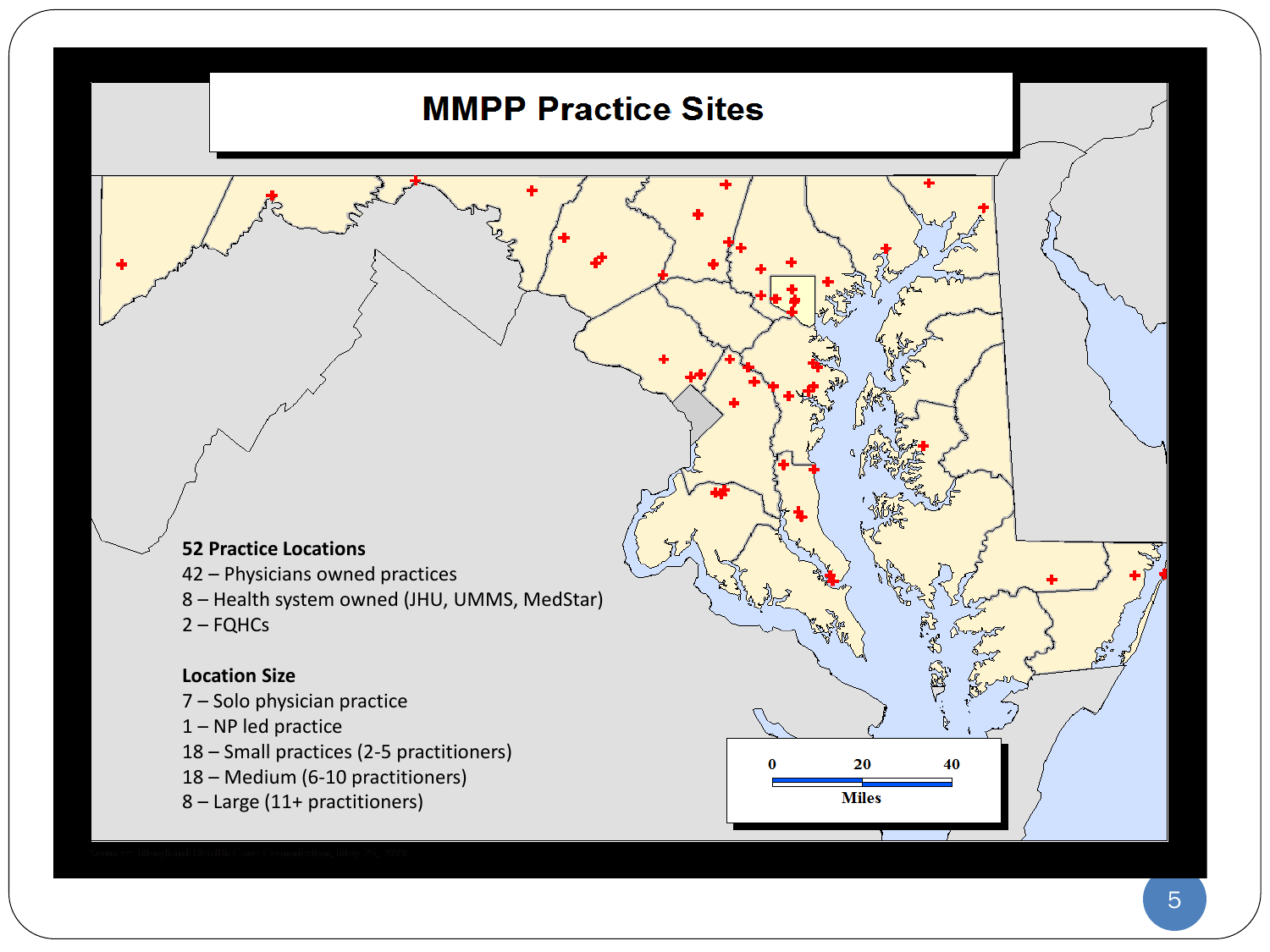### **Key Features : Payment Model**

#### **Fee-For-Service**

Primary care practices continue to be reimbursed under their existing fee-for-service payment arrangements with health plans.

# **Fixed "Transformation" Payment**  $\frac{1}{\pm}$

Primary care practices receive a per patient per month fee (paid semi-annually) between \$3.50 and \$6.00.

Practices must achieve NCQA recognition and invest a portion of their fixed payment in care coordination.

# **Incentive Payment (Shared Savings)**  $\frac{1}{\pm}$

Primary care practices receive a share of any actual savings generated by reducing total cost of care through improved patient outcomes.

Practices must report on a set of clinical quality and utilization measures. (Performance requirements increase over 3 years.)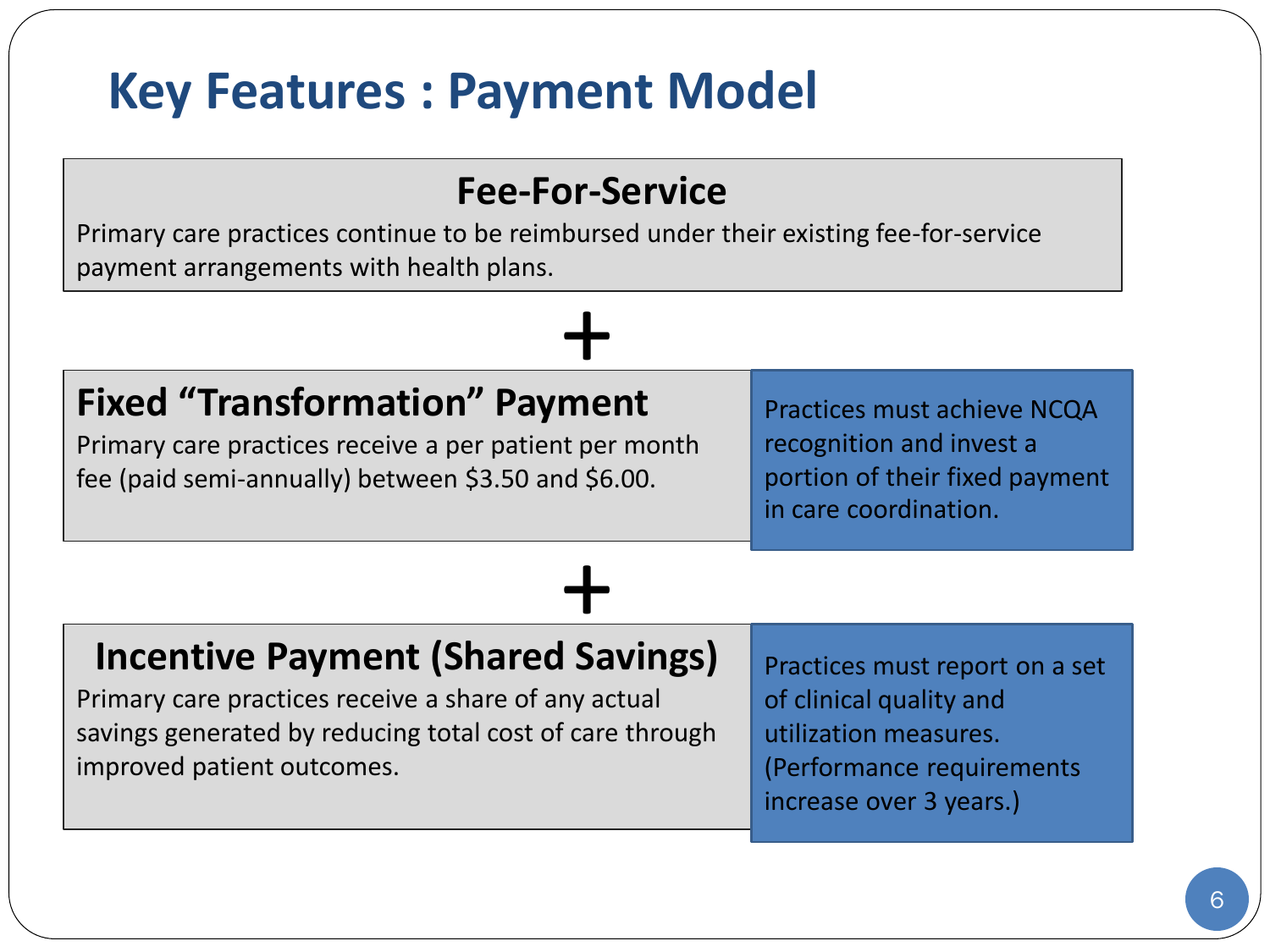## **Evaluation Design: Three Components**

- Data Driven Outcomes evaluation
	- Use of the APCD to Assess the Impact of MMPP on:
		- Quality of Care
		- Access to and delivery of healthcare
		- Cost due to changes in utilization
		- Health disparities: racial and urban/rural
- Experience and data driven transformation and implementation evaluation
	- ‒ Sites visits and interviews nine practice sites; years 1 and 3
	- ‒ Time Trend Analysis
		- o Maryland Recognition Level
		- o Financial
- Experience driven satisfaction evaluation
	- ‒ Patient (telephone survey) 1,000 patients (all practices); adult and children; years 1 and 3
	- ‒ Provider (web-based survey) all clinicians; years 1 and 3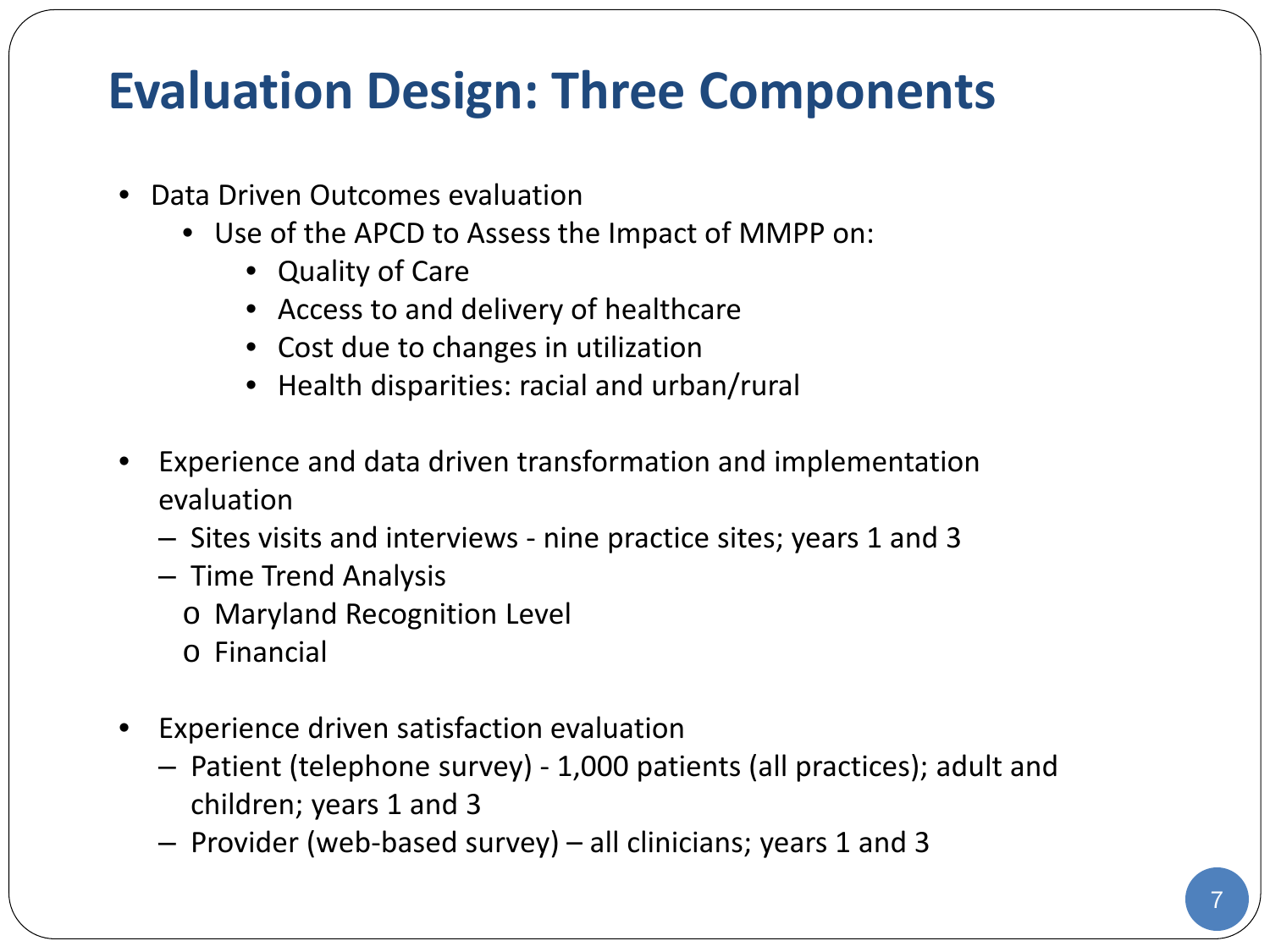## **What we have accomplished**

- $\checkmark$  330 providers, including physicians and nurse practitioners, participate in the program.
- $\checkmark$  250,000 privately insured and Medicaid patients are attributed to practices.
- $\checkmark$  Practice Transformation
	- ‒ Created and funded the Maryland Learning Collaborative
	- $-$  Payers distributed payments of approximately \$9.4 mil. in the first 1  $\frac{1}{2}$  years
- $\checkmark$  52 practices achieved NCQA recognition
	- ‒ Two-Thirds achieved Level II or III at first milestone (3/31/12)
	- NCQA Level I practices all submitted for Level II or III (9/30/12)
- $\checkmark$  Quality Reporting -- 52 practices submitted 2011 data in February 2012
	- Alignment  $-7$  of the measures are core or alternate core under ONC MU.
	- ‒ 6 measures for pediatric practices
	- 18 measures for adult practices
- $\checkmark$  Issued Shared Savings of approximately \$900,000 to 23 practices in 2012
- $\checkmark$  Launched a robust evaluation
- $\checkmark$  Assessed how payment incentives could be used to reduce disparities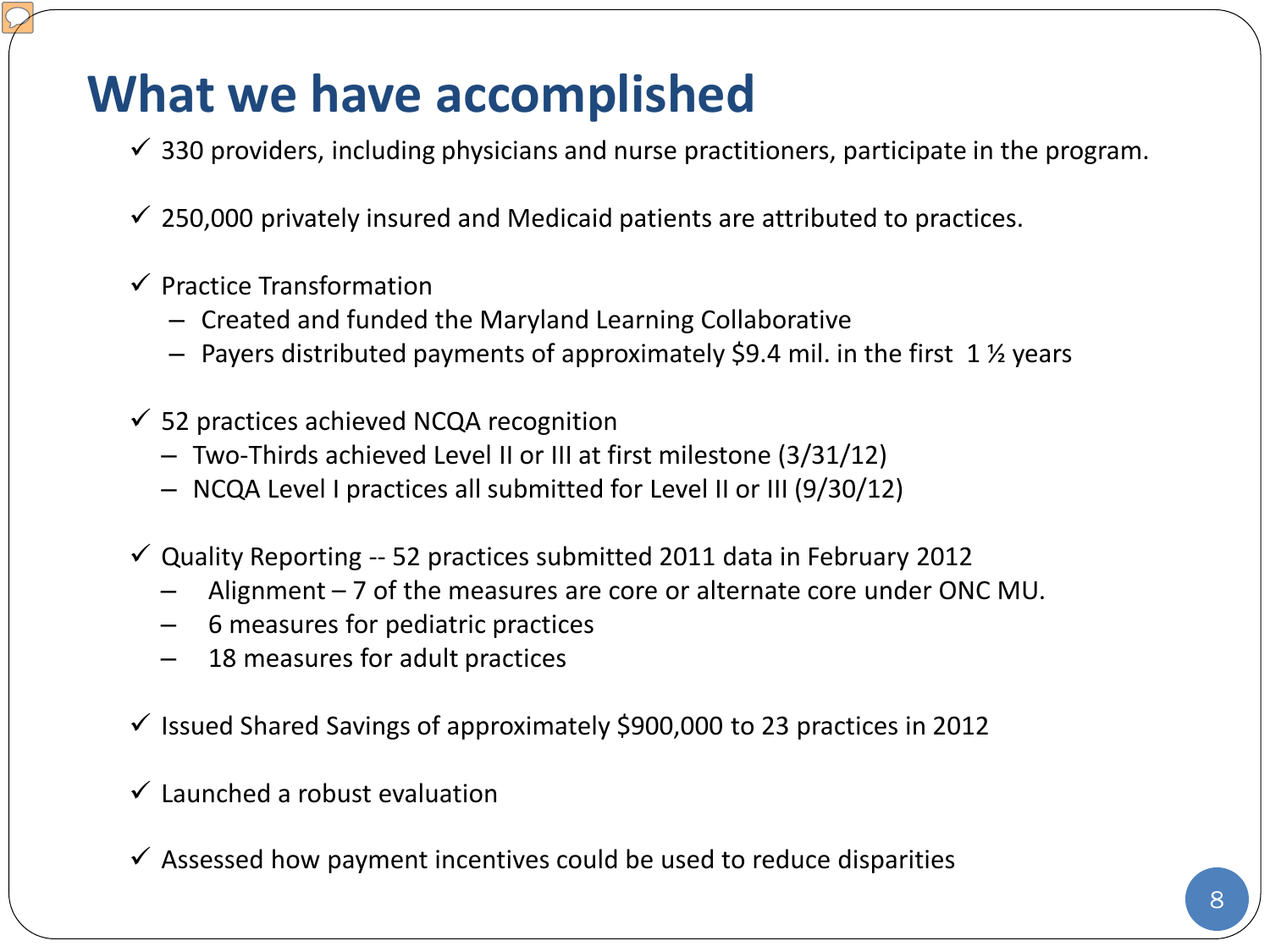#### **MMPP Plans for 2013**

- Expand sharing of carriers' claims data with participating practices
	- ‒ Ultimate goal is a common interface
	- ‒ Shorter term goal is to ensure practices have guaranteed access to each carrier's best system
- Align PCMH participating practices with Maryland's health information exchange.
- Implement  $2^{nd}$  stage shared savings FY 2014 governed by ability of practices to meet quality thresholds…
	- ‒ Practices can achieve 30%-50% shared savings based on success in meeting thresholds
	- ‒ Hybrid approach to quality thresholds, similar to CMS's process for hospital value-based purchasing:
		- o Practices can meet an absolute value benchmark, or
		- o Meet a threshold for improvement , % of the quality gap closed
- Launch patient survey and provider survey January/February 2013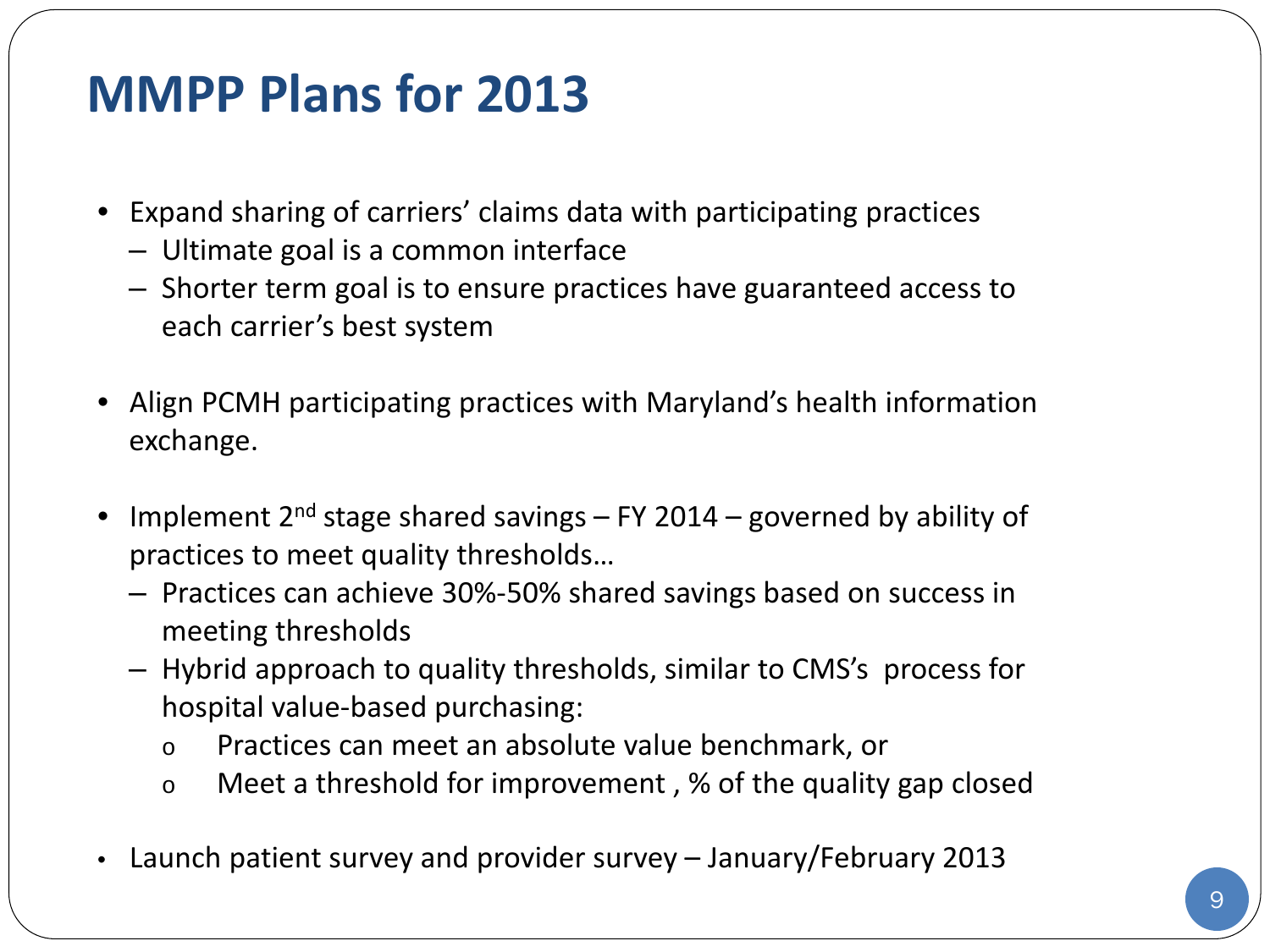## **Key Considerations for Program Expansion**

- Payer agnostic model
	- ‒ Consistent shared savings model and quality metrics
	- ‒ Ability to align reward structure with state improvement goals
	- ‒ Carriers have less flexibility in aligning a program with organizationwide goals
- Practice transformation must be sustained
	- ‒ External practice transformation support is critical for most practices
	- ‒ Essential to identify practice transformation entity(ies) and provide stable funding.
- Care coordination/management is essential
- ‒ Scope is highly dependent on who is providing the CC/CM
- ‒ A combination of provider-based, payer-based, and communitybased support may work best
- ‒ Providers should have opportunity to define the mix and should be held accountable for results.